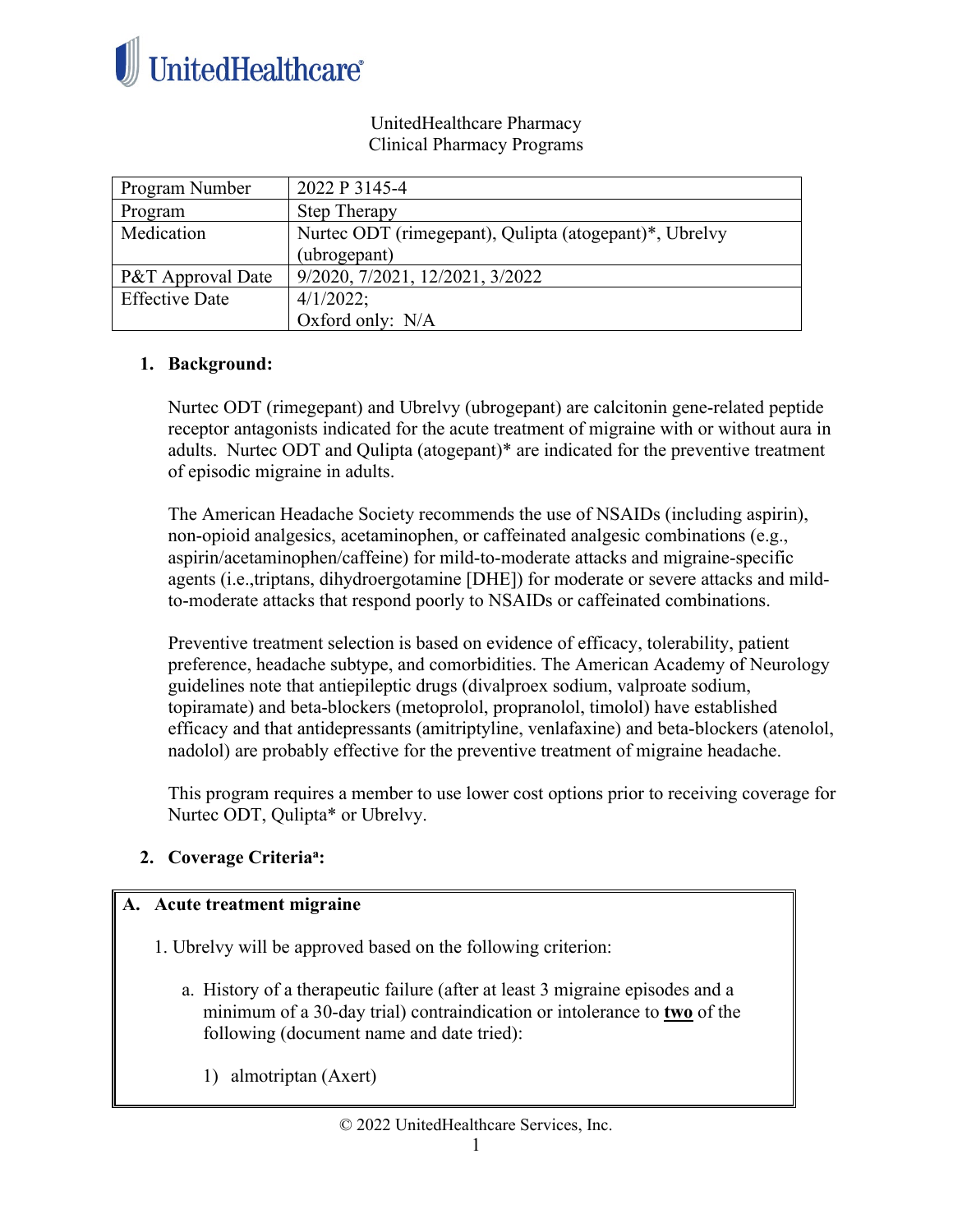# UnitedHealthcare®

- 2) eletriptan (Relpax)
- 3) frovatriptan (Frova)
- 4) naratriptan (Amerge)
- 5) rizatriptan (Maxalt/Maxalt MLT)
- 6) sumatriptan (Imitrex)
- 7) zolmitriptan (Zomig)

## **Authorization will be issued for 12 months.**

- 2. **Nurtec ODT** will be approved based on the following criteria:
	- a. History of a therapeutic failure (after at least 3 migraine episodes and a minimum of a 30-day trial) contraindication or intolerance to **two** of the following (document name and date tried):
		- 1) almotriptan (Axert)
		- 2) eletriptan (Relpax)
		- 3) frovatriptan (Frova)
		- 4) naratriptan (Amerge)
		- 5) rizatriptan (Maxalt/Maxalt MLT)
		- 6) sumatriptan (Imitrex)
		- 7) zolmitriptan (Zomig)

# **Authorization will be issued for 12 months.**

# **B. Prevention of Episodic Migraines**

- 1. **Nurtec ODT \*** will be approved based on the following criteria**:**
	- a. History of failure (after a trial of at least two months<sup>b</sup>), contraindication or intolerance to **two** of the following prophylactic therapies (document name and date tried):
		- 1) Amitriptyline (Elavil)
		- 2) One of the following beta-blockers: atenolol, metoprolol, nadolol, propranolol, or timolol
		- 3) Candesartan (Atacand)
		- 4) Divalproex sodium (Depakote/Depakote ER)
		- 5) Topiramate (Topamax)
		- 6) Venlafaxine (Effexor/Effexor XR)

# **Authorization will be issued for 12 months.**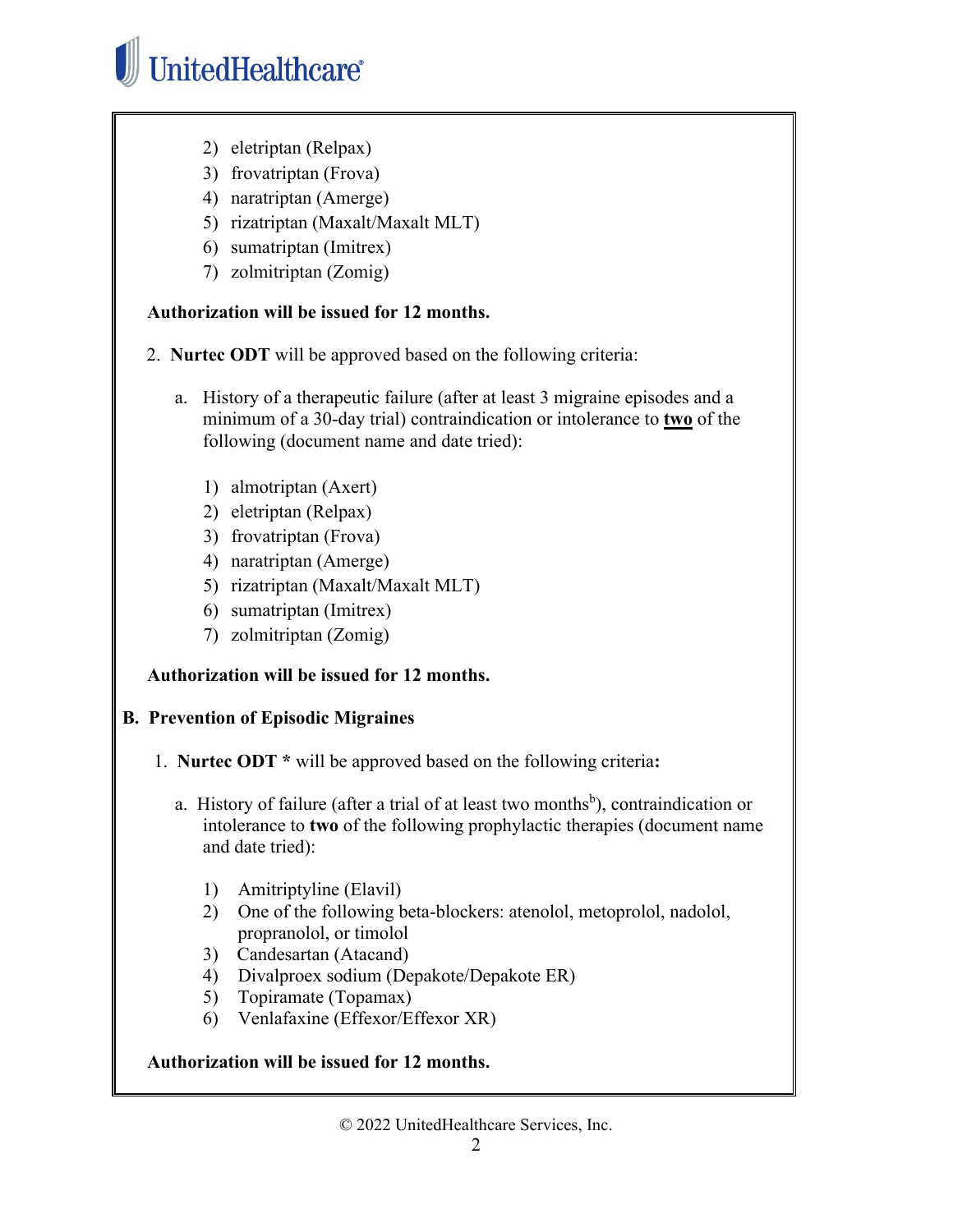# UnitedHealthcare®

- 2. **Qulipta\*** will be approved based on the following criteria**:**
	- a. History of failure (after a trial of at least two months<sup>b</sup>), contraindication or intolerance to **two** of the following prophylactic therapies (document name and date tried):
		- 1) Amitriptyline (Elavil)
		- 2) One of the following beta-blockers: atenolol, metoprolol, nadolol, propranolol, or timolol
		- 3) Candesartan (Atacand)
		- 4) Divalproex sodium (Depakote/Depakote ER)
		- 5) Topiramate (Topamax)
		- 6) Venlafaxine (Effexor/Effexor XR)

#### **-AND-**

- b. History of failure (after a trial of at least three months<sup>b</sup>) contraindication or intolerance to **all** of the following (document date tried):
	- (a) Aimovig
	- (b) Emgality (120 mg strength)
	- (c) Nurtec ODT

## **Authorization will be issued for 12 months.**

- C. Other Diagnoses
	- 1. Ubrelvy, Nurtec ODT or Qulipta\*will be approved.

# **Authorization will be issued for 12 months.**

- <sup>a</sup> State mandates may apply. Any federal regulatory requirements and the member specific benefit plan coverage may also impact coverage criteria. Other policies and utilization management programs may apply.
- <sup>b</sup> For Connecticut business, only a 60-day trial will be required. For Kentucky business, only a 30-day trial will be required.

#### **Qulipta is typically excluded from coverage**

#### **3. Additional Clinical Programs:**

- Supply limits may apply.
- Prior Authorization-Medical Necessity may apply
- Prior Authorization-Notification may apply
- Notwithstanding Coverage Criteria, UnitedHealthcare may approve initial and reauthorization based solely on previous claim/medication history, diagnosis codes (ICD-10) and/or claim logic. Use of automated approval and re-approval processes varies by program and/or therapeutic class.

© 2022 UnitedHealthcare Services, Inc.